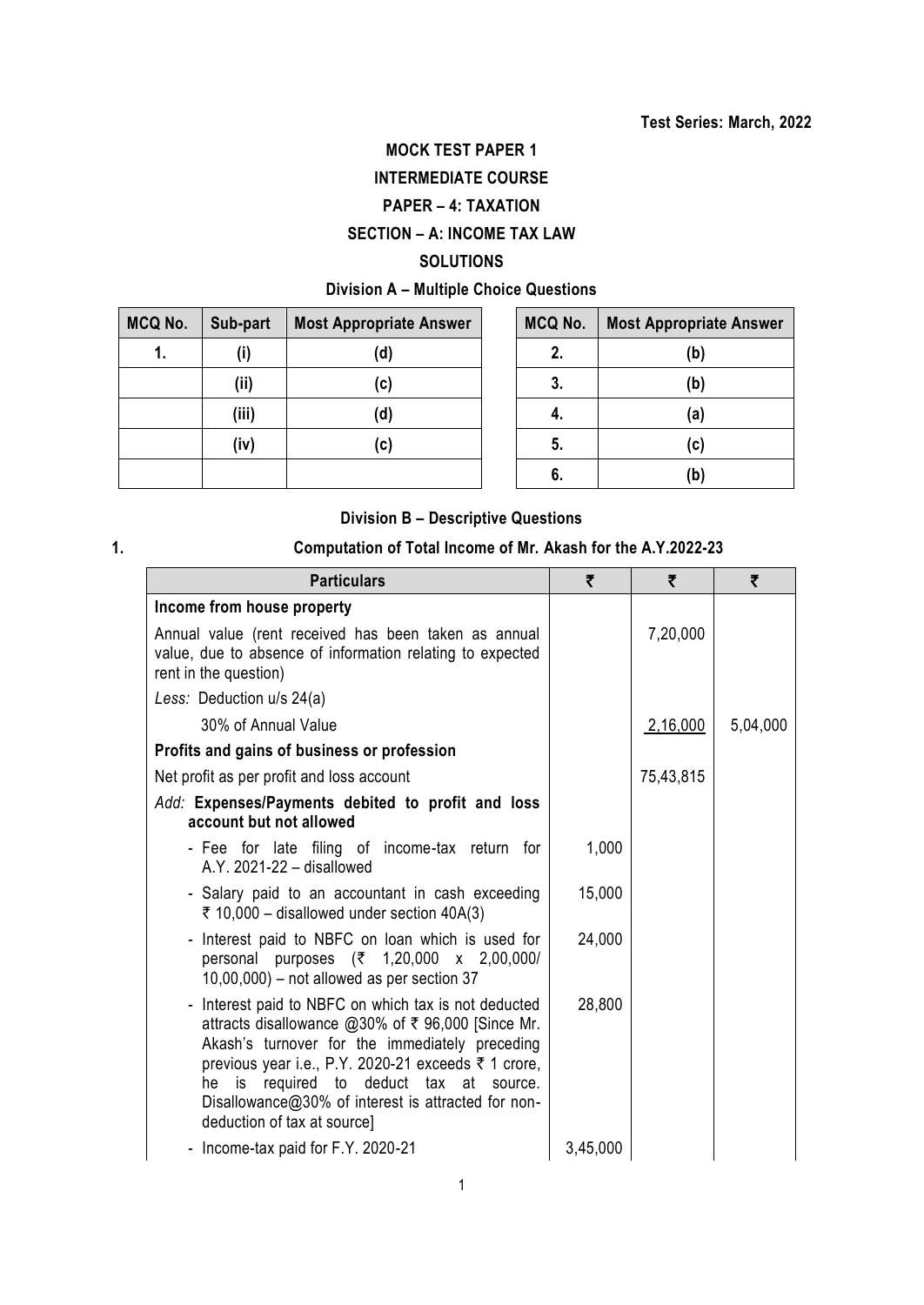| - Interest paid on late payment of GST, allowed,<br>since it is not for infraction of law but is<br>compensatory in nature.                |           |                        |           |
|--------------------------------------------------------------------------------------------------------------------------------------------|-----------|------------------------|-----------|
| - Advertisement expenses towards an advertisement<br>in a souvenir published by local political party<br>[disallowed under section 37(2B)] | 20,000    | 4,33,800               |           |
| Add: Undervaluation of Closing stock                                                                                                       |           | 25,000                 |           |
|                                                                                                                                            |           | 80,02,615              |           |
| Less: Income chargeable under other heads and<br>income not chargeable to tax but credited to<br>profit and loss account                   |           |                        |           |
| - Dividend income from Indian companies                                                                                                    | 17,20,000 |                        |           |
| - Interest on FDs (Net of taxes) (Gross income<br>taxable under the head "Income from other sources"                                       | 1,08,000  |                        |           |
| - Rent received (taxable under the head "Income<br>from house property"                                                                    | 7,20,000  |                        |           |
| - Income-tax refund                                                                                                                        | 18,000    | 25,66,000<br>54,36,615 |           |
| Depreciation on Motor car purchased and put to<br>Less:<br>use on 23.9.2021 [₹2,10,000 x 15%]                                              |           | 31,500                 | 54,05,115 |
| <b>Income from Other Sources</b>                                                                                                           |           |                        |           |
| Dividend income                                                                                                                            |           | 17,20,000              |           |
| Interest on fixed deposits ( $\overline{\xi}$ 1,08,000 x 100/90)                                                                           |           | 1,20,000               |           |
| Interest on income-tax refund                                                                                                              |           | 2,000                  | 18,42,000 |
| <b>Gross Total Income</b>                                                                                                                  |           |                        | 77,51,115 |
| <b>Less: Deduction under Chapter VI-A</b>                                                                                                  |           |                        |           |
| <b>Section 80D</b>                                                                                                                         |           |                        |           |
| Health insurance premium of ₹45,000 paid for self, spouse<br>and his children allowable as deduction sine Mr. Akash is a<br>senior citizen |           | 45,000                 |           |
| <b>Section 80GGC</b>                                                                                                                       |           |                        |           |
| Expenditure towards advertisement in a souvenir published<br>by local political party not allowable as deduction                           |           |                        | 45,000    |
| <b>Total Income</b>                                                                                                                        |           |                        | 77,06,115 |
| Total Income (rounded off)                                                                                                                 |           |                        | 77,06,120 |

# **Computation of tax payable by Mr. Akash for the A.Y.2022-23**

| <b>Particulars</b>                                        |           |
|-----------------------------------------------------------|-----------|
| Nil<br>Upto ₹3,00,000                                     |           |
| ₹ 3,00,001 – ₹ 5,00,000 [i.e., ₹2,00,000@5%]<br>10,000    |           |
| ₹ 5,00,001 - ₹10,00,000 [i.e., ₹5,00,000@20%]<br>1,00,000 |           |
| ₹ 10,00,001 above [i.e., 67,06,120 @30%]<br>20,11,836     |           |
|                                                           | 21,21,836 |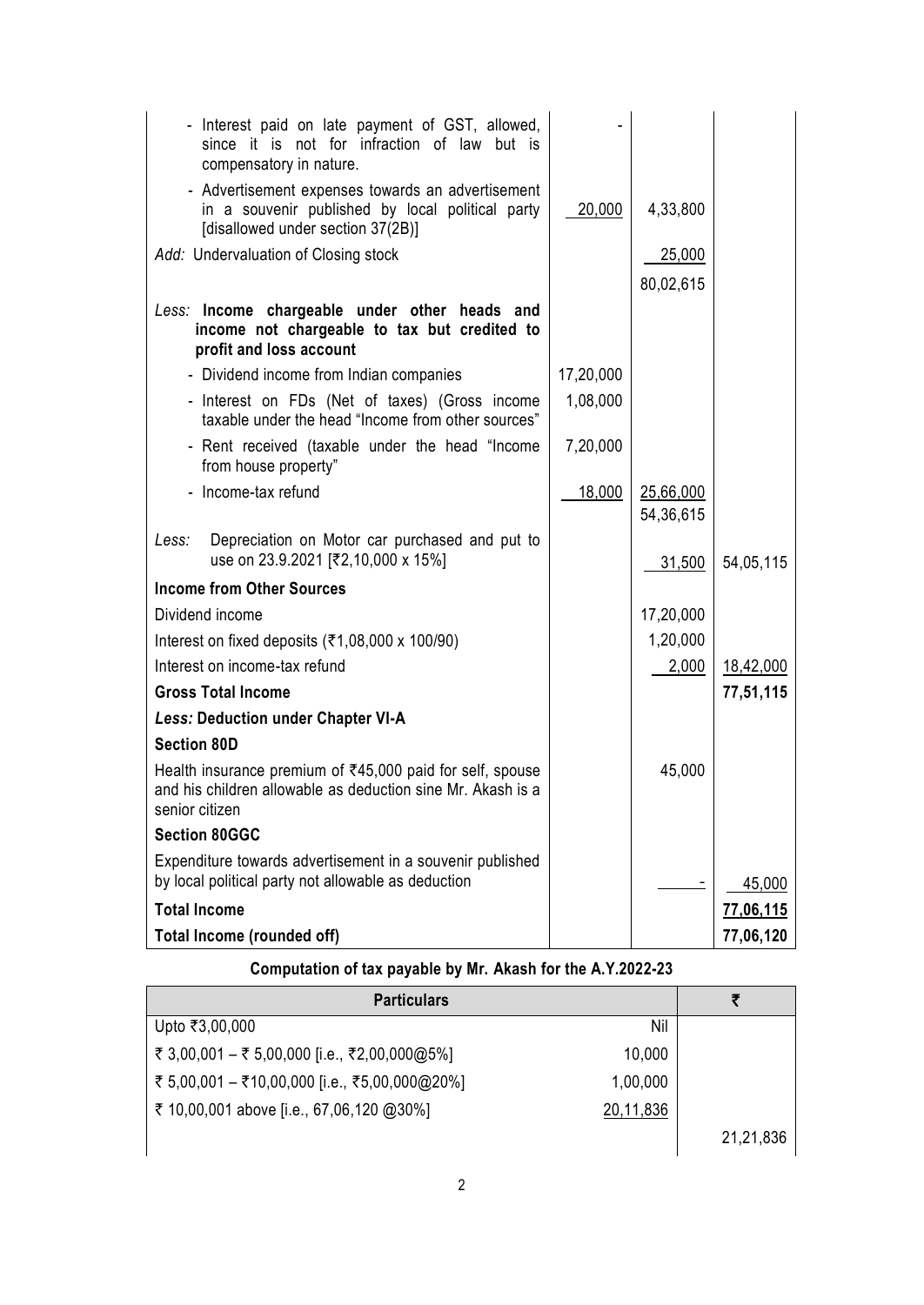| Add: Surcharge @10%, since total income exceeds ₹ 50,00,000  | 2,12,184  |
|--------------------------------------------------------------|-----------|
|                                                              | 23,34,020 |
| Add: Health and Education cess@4%                            | 93,361    |
| <b>Tax Liability</b>                                         | 24,27,381 |
| Less: Advance tax paid                                       | 15,00,000 |
| Tax deducted at source on interest on FDs under section 194A | 12,000    |
| Tax deducted at source on dividend income under section 194  | 1,72,000  |
| Tax payable                                                  | 7,43,381  |
| Tax payable (Rounded off)                                    | 7,43,380  |

**2. (a) Computation of gross total income of Mr. Sushant for the A.Y. 2022-23**

|     | <b>Particulars</b>                                                                                                                           | <b>Resident &amp;</b><br>ordinarily<br>resident | <b>Resident but</b><br>not ordinarily<br>resident | Non-<br><b>Resident</b> |
|-----|----------------------------------------------------------------------------------------------------------------------------------------------|-------------------------------------------------|---------------------------------------------------|-------------------------|
|     |                                                                                                                                              | ₹                                               | ₹                                                 | ₹                       |
| (a) | Income earned from business in Dubai<br>which is controlled from Delhi, out of<br>which $\bar{\tau}$ 65,000 is received in India             | 80,000                                          | 80,000                                            | 65,000                  |
| (b) | Pension for services rendered in India but<br>received in Dubai (computed)                                                                   | 24,000                                          | 24,000                                            | 24,000                  |
| (c) | Dividend received in Dubai from an Oil<br>company, a Dubai based company                                                                     | 15,000                                          |                                                   |                         |
| (d) | Rent from property in Dubai, deposited in<br>a bank in Dubai                                                                                 | 49,000                                          |                                                   |                         |
| (e) | Dividend from Sunset Ltd., an Indian<br>Company                                                                                              | 78,000                                          | 78,000                                            | 78,000                  |
| (f) | Interest on money borrowed by Mr. Dipish,<br>non-resident, for the purpose of<br>a<br>investment in shares of ABC Ltd., an<br>Indian company | 55,000                                          |                                                   |                         |
| (g) | Agricultural income from a land in Bhutan,<br>received in India (Taxable)                                                                    | 25,000                                          | 25,000                                            | 25,000                  |
|     | <b>Gross Total Income</b>                                                                                                                    | 3,26,000                                        | 2,07,000                                          | 1,92,000                |

### **Notes:**

- (a) As per section 5(1), global income is taxable in case of a resident. However, as per section 5(2), in case of a non-resident, only the following incomes are chargeable to tax in India:
	- (i) Income received or deemed to be received in India; and
	- (ii) Income accruing or arising or deemed to accrue or arise in India.

Further, the income which accrues or arise outside India would be chargeable to tax in case of resident but not ordinarily resident in India, only if such income is derived from a business controlled in India.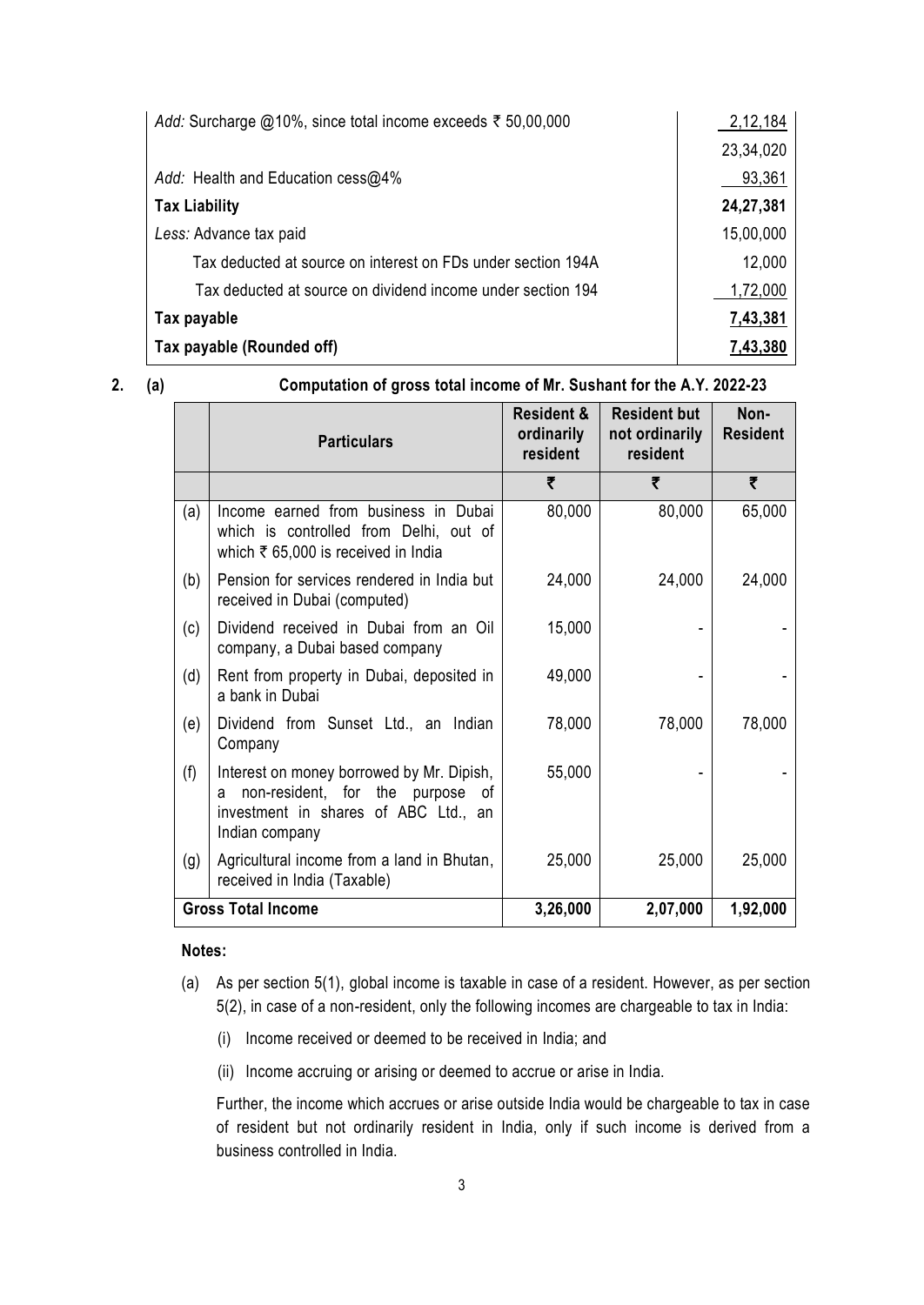Accordingly, the entire income earned from business in Dubai which is controlled from Delhi would be chargeable to tax in the hands of Mr. Sushant if he is a resident in India or resident but not ordinarily resident. However, if he is non-resident then only that part of income which is received in India would be taxable in his hands.

- (b) Agricultural income from a land in Bhutan, received in India is taxable in all cases.
- (c) Pension for services rendered in India but received in Dubai and dividend from Sunset Ltd., an Indian company would be taxable in all cases, since it has accrued or arisen in India.
- (d) Dividend from a Dubai based company, received in Dubai and interest on money borrowed by Mr. Dipish, a non-resident, for the purpose of investment in shares of ABC Ltd., an Indian company, would be taxable in the hands of Mr. Sushant, only if he is resident and ordinarily resident in India. If he is a resident but not ordinarily resident or a non-resident, the same would not be taxable in his hands in India since it has neither accrued nor arisen in India nor is it received in India.
- (e) Likewise, rental income from property in Dubai would also be taxable only if he is resident in India. It has been assumed that the rental income is the gross annual value of the property. Therefore, deduction @30% under section 24, has been provided and the net income so computed is taken into account for determining the gross total income of a resident and ordinarily resident.

| Rent received (assumed as gross annual value)                 | 70,000 |
|---------------------------------------------------------------|--------|
| Less: Deduction under section 24 (30% of $\bar{\tau}$ 70,000) | 21,000 |
| Income from house property                                    | 49,000 |

**(b)** (i) Mrinal & Sons has withdrawn aggregate cash of `1.30 crores during the previous year 2021-22. Since aggregate amount cash withdrawals exceed  $\bar{\tau}$  1 crore, bank is required deducted tax at source  $@2\%$  on the amount exceeding  $\bar{\tau}$  1 crore i.e.,  $\bar{\tau}$  30 lakhs though he withdraws the same for buying agricultural produce from farmers, agriculturists, being raw material required for manufacture of finished products by it.

TDS =  $2\%$  of ₹30 lakhs = ₹60,000

(ii) Tax  $@10\%$  under section 193 is to be deducted on interest on  $6\frac{1}{2}$  Gold Bonds, 1977 and 7% Gold Bonds 1980, since the nominal value of the bonds held by Mr. Mukesh i.e., ₹ 6,00,000 exceed ₹10,000.

Interest on 6½ Gold Bonds, 1977 = ₹ 2,50,000 x 6.5% = ₹ 16,250

Interest on 7% Gold Bonds 1980 = ₹ 3,50,000 x 7% = ₹ 24.500

Tax to be deducted at source =  $\bar{\tau}$  40,750 x 10% =  $\bar{\tau}$  4,075

**(c)** As per section 206C(1H), tax is not required to be collected under the said section if the buyer is liable to deduct tax at source under any other provision of the Act on the goods purchased by him from the seller and has deducted such tax.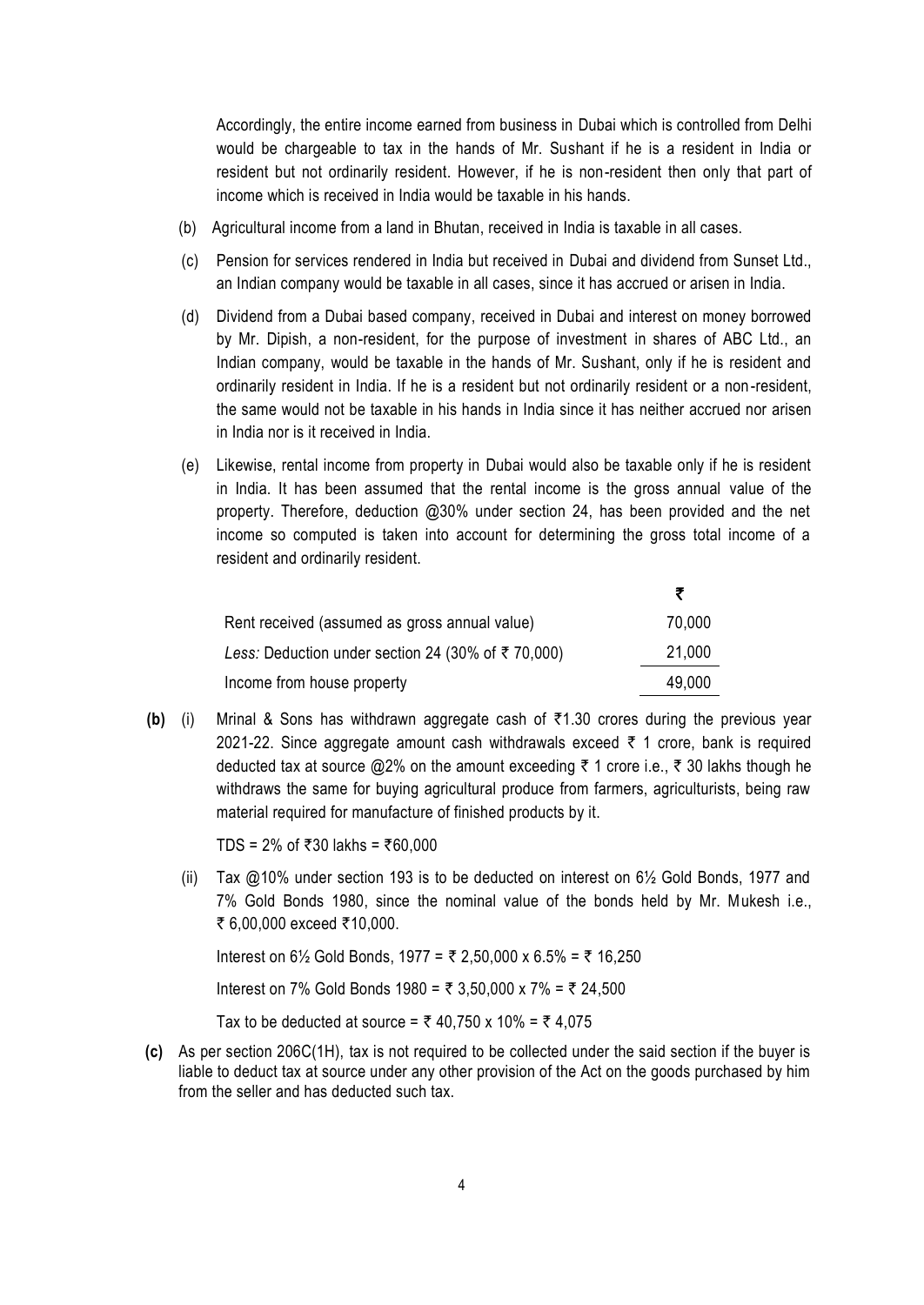As per section 194Q, the provision of section 194Q would not apply to a transaction on which tax is collectible under the provisions of section 206C, other than a transactions on which section 206C(1H) applies.

If a transaction is within the purview of both section 194Q and section 206C(1H), the tax is required to be deducted under section 194Q. The transaction would come out of the purview of section 206C(1H) after tax has been deducted by the buyer on that transaction. Once the buyer has deducted the tax on a transaction, the seller is not required to collect the tax under section 206C(1H) on the same transaction. However, if, for any reason, tax has been collected by the seller under section 206C(1H), before the buyer could deduct tax under section 194Q on the same transaction, such transaction would not be subjected to tax deduction again by the buyer.

### **3. (a) Computation of income chargeable to tax under the head "Salaries" in the hands of Ms. Aashima for A.Y.2022-23**

| <b>Particulars</b>                                                                                                                                                                                                                                                                              | ₹         |
|-------------------------------------------------------------------------------------------------------------------------------------------------------------------------------------------------------------------------------------------------------------------------------------------------|-----------|
| Basic Salary [₹ 60,000 x 12]                                                                                                                                                                                                                                                                    | 7,20,000  |
| Dearness allowance $[\overline{\mathfrak{F}} 24,000 \times 12]$                                                                                                                                                                                                                                 | 2,88,000  |
| Bonus [₹ 21,000 x 12]                                                                                                                                                                                                                                                                           | 2,52,000  |
| Perquisite of Motor car (₹2,400 $\times$ 6 months) [See Note 1]                                                                                                                                                                                                                                 | 14,400    |
| Professional tax paid by employer [See Note 2]                                                                                                                                                                                                                                                  | 2,000     |
| Perquisite value in respect of concessional rent [See Note 3]                                                                                                                                                                                                                                   | 28,800    |
| Gift voucher given by employer on Ms. Aashima's birthday (entire amount is<br>taxable since the perquisite value exceeds $\bar{\tau}$ 5,000) [See Note 4]                                                                                                                                       | 8,000     |
| Employer's contribution to recognized provident fund in excess of 12% of salary<br>= 15% x [(₹ 60,000 + ₹ 24,000) x 12] - 12% x {[₹ 60,000 + ₹ 9,600 (being 40%<br>of ₹ 24,000)] x 12} = 1,51,200 - 1,00,224<br>[Salary = Basic Salary + Dearness allowance, to the extent it forms part of pay | 50,976    |
| for retirement benefits]                                                                                                                                                                                                                                                                        |           |
| Medical insurance premium of $\bar{\tau}$ 20,000 paid by the employer to effect an<br>insurance on the health of an employee is an exempt perquisite                                                                                                                                            |           |
| <b>Gross salary</b>                                                                                                                                                                                                                                                                             | 13,64,176 |
| <b>Less:</b> Deduction under section 16                                                                                                                                                                                                                                                         |           |
| 50,000<br>Standard deduction under section 16(ia)                                                                                                                                                                                                                                               |           |
| 2,500<br>Professional tax u/s 16(iii) [See Note 2]                                                                                                                                                                                                                                              | 52,500    |
| Salary chargeable to tax                                                                                                                                                                                                                                                                        | 13,11,676 |

#### **Notes:**

- 1. In case a motor car (engine cubic capacity more than 1.6 litres) owned by employer is provided to an employee without chauffeur for both official and personal purpose, where the expenses are fully met by the employer, the value of perquisite would be  $\bar{\tau}$  2,400 p.m. The car was provided to Ms. Aashima on 1.10.2021, therefore, the perquisite value has been calculated for 6 months.
- 2. As per section 17(2)(iv), a "perquisite" includes any sum paid by the employer in respect of any obligation which, but for such payment, would have been payable by the assessee. Therefore, professional tax of  $\bar{\tau}$  2,000 paid by the employer is taxable as a perquisite in the hands of Ms. Aashima. As per section 16(iii), a deduction from the salary is provided on account of tax on employment i.e. professional tax paid during the year.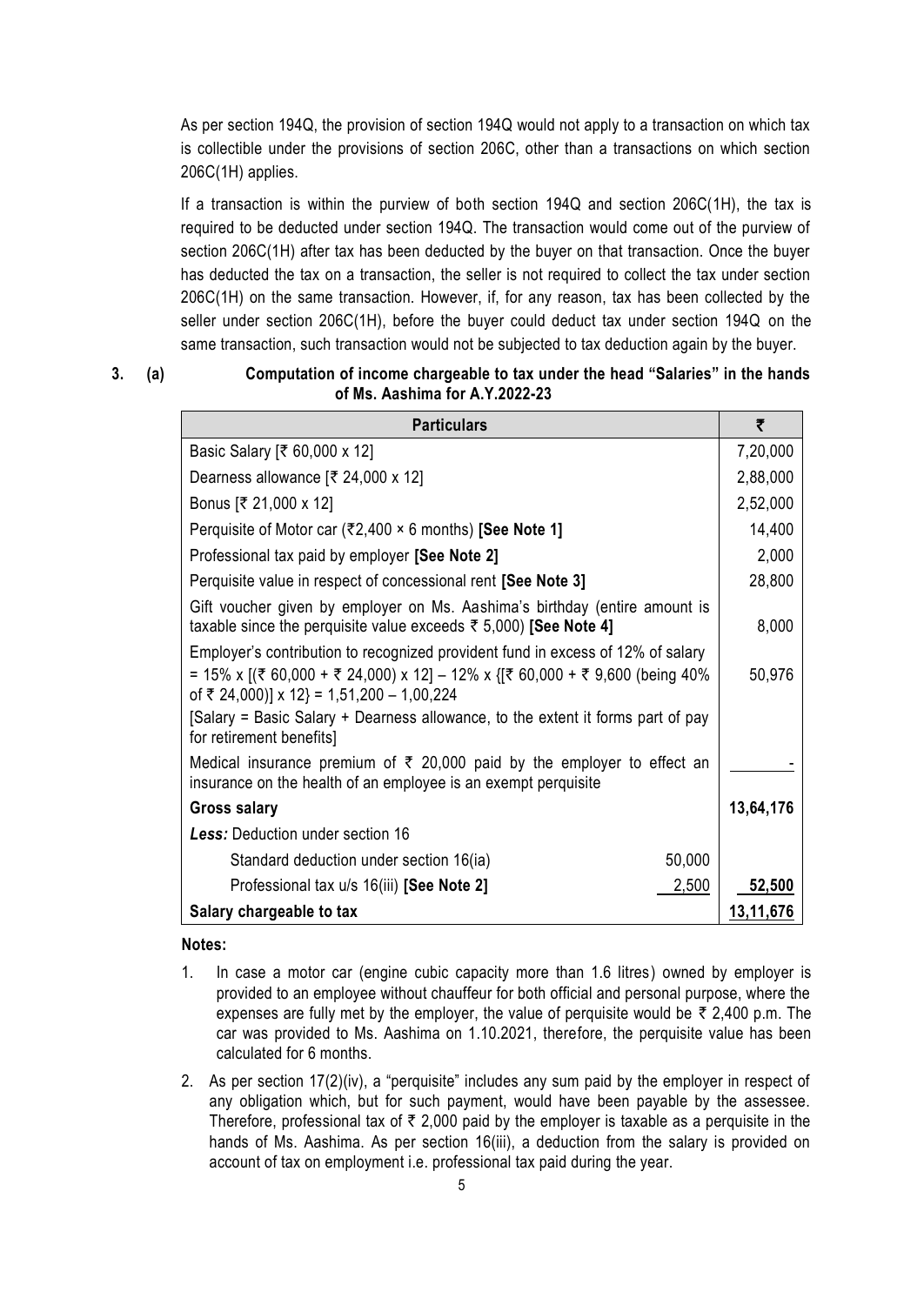Therefore, in the present case, the professional tax paid by the employer on behalf of the employee  $\bar{\tau}$  2,000 is first included in the salary and deduction of the entire professional tax of  $\bar{\tau}$  2.500 is provided from salary.

3. Where the accommodation is taken on lease or rent by the employer, the actual amount of lease rent paid or payable by the employer or 15% of salary, whichever is lower, **in respect of the period during which the house is occupied by the employee,** as reduced by the rent recoverable from the employee, is the value of the perquisite.

Actual rent paid by the employer from 1.12.2021 to 31.3.2022 =  $\bar{\tau}$  48,000 [ $\bar{\tau}$  12,000 x 4 months]

15% of salary =  $\overline{\zeta}$  54,360 [15% x ( $\overline{\zeta}$  60,000 +  $\overline{\zeta}$  9,600 +  $\overline{\zeta}$  21,000) x 4 months]

Salary = Basic Salary + Dearness Allowance, to the extent it forms part of pay for retirement benefits + Bonus

Lower of the above is  $\overline{\tau}$  48,000 which is to be reduced by the rent recovered from the employee.

Hence, the perquisite value of concessional rent =  $\bar{\tau}$  48,000 –  $\bar{\tau}$  19,200 [ $\bar{\tau}$  4,800 x 4 months]  $=$  ₹ 28,800

4. As per Rule 3(7)(iv), the value of any gift or voucher received by the employee or by member of his household on ceremonial occasions or otherwise from the employer shall be determined as the sum equal to the amount of such gift. However, the value of any gift or voucher received by the employee or by member of his household below  $\bar{\tau}$  5,000 in aggregate during the previous year would be exempt as per the proviso to Rule 3(7)(iv).

In this case, the gift voucher of  $\bar{\tau}$  8,000 was received by Ms. Aashima from her employer on the occasion of her birthday. Since the value of the gift voucher exceeds the limit of ₹ 5,000, the entire amount of ₹ 8,000 is liable to tax as perquisite. The above solution has been worked out accordingly.

*Alternative view - An alternate view is also possible is that only the sum in excess of*  ` *5,000 is taxable in view of the language of Circular No.15/2001 dated 12.12.2001, which states that such gifts upto*  $\bar{\tau}$  *5,000 in the aggregate per annum would be exempt, beyond* which it would be taxed as a perquisite. As per this view, the value of perquisite would be  $\bar{\tau}$ 3,000. The salary chargeable to tax, in this case, would be  $\bar{\tau}$  13,06,676.

- **(b)** The provisions of section 56(2)(viib) would be attracted, where consideration is received from a resident person by a company, other than a company in which public are substantially interested, in excess of the face value of shares i.e., where shares are issued at a premium. In such a case, the difference between the consideration received and the fair market value would be chargeable to tax under the head **"Income from Other Sources".**
	- **(i)** In this case, since XYZ (P) Ltd., a closely held company issued 1,00,000 shares (having face value of ₹100 each) at par i.e., ₹ 100 each, though issue price is greater than FMV, **no amount would be chargeable to tax** as income from other sources.
	- **(ii)** In this case, since shares are issued at a premium, the amount by which the issue price of  $\overline{\zeta}$ 110 each exceeds the FMV of  $\overline{\zeta}$  75 each would be chargeable to tax under the head "Income from other sources". Hence, ₹35 lakh, being ₹35 (i.e., ₹110 - ₹75) x 1,00,000 shares, would be chargeable under section 56(2)(viib).
	- **(iii)** If shares are issued at `115 each and FMV of share is ` 125 each, **no amount would be chargeable to tax** even though the shares were issued at a premium, since shares are issued at a price which is **less than the fair market value**.
- **(c)** As per sixth proviso to section 139(1), every person, being an individual whose total income without giving effect to the provisions of, *inter alia,* section 54EC and Chapter VI-A exceeds the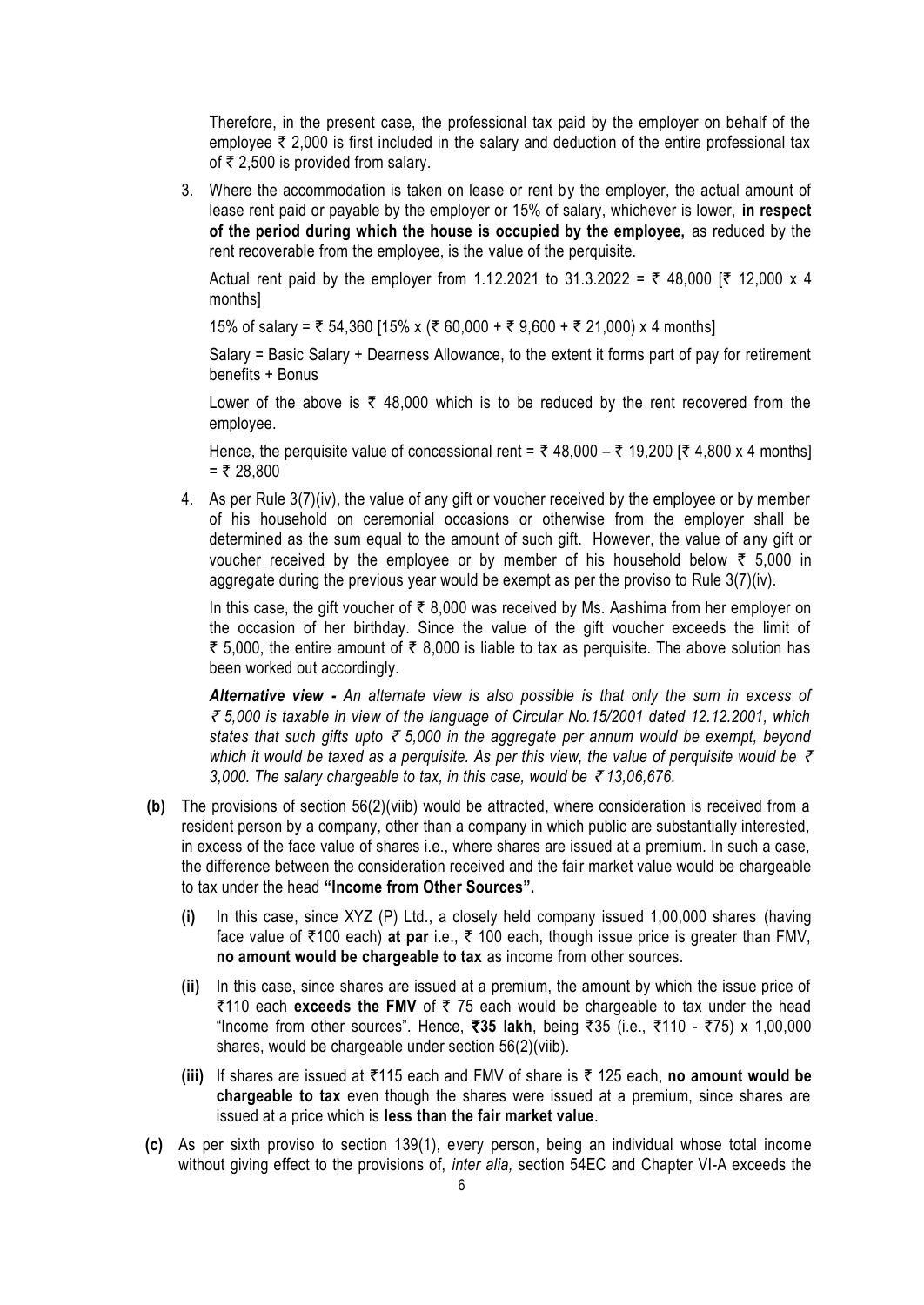basic exemption limit, is compulsorily required to furnish return of income on or before the due date.

Therefore, in the present case, Mr. Prince, a senior citizen is required to file return of income, since his total income of  $\bar{\tau}$  3,90,000 before giving effect to the exemption under section 54EC and deduction of  $\bar{\tau}$  1,50,000 under Chapter VI-A, exceeds the basic exemption limit of  $\bar{\tau}$  3,00,000 applicable in his case.

### **4. (a) Deduction in respect of repayment of loan under section 80C**

Section 80C is attracted where there is any payment for the purpose of purchase or construction of a residential house property, the income from which is chargeable to tax under the head 'Income from house property'. Such payment covers repayment of any amount borrowed from the National Housing Bank.

Since, Mr. Kunal has repaid loan of  $\bar{\tau}$  2 lakhs during the A.Y. 2022-23, he is eligible for deduction under section 80C in respect of loan repayment. However, deduction under section 80C cannot exceed  $\bar{\tau}$  1,50,000. Therefore, deduction under section 80C would be  $\bar{\tau}$ 1,50,000 for the A.Y. 2022-23.

#### **Deduction in respect of interest on housing loan under section 24**

As per section 24(b), interest payable on loans borrowed for the purpose of acquisition, construction, repairs, renewal or reconstruction of house property can be claimed as deduction. However, where the self-occupied property is acquired or constructed on or after 1.4.1999 and such acquisition or construction is completed within five years from the end of the financial year in which capital was borrowed, the amount of deduction would not exceed  $\bar{\tau}$  2 lakhs.

Hence, deduction under section 24 in respect of interest on housing loan would be  $\bar{\tau}$  2 lakhs only.

#### **Deduction under section 80EEA**

As per section 80EEA, interest payable on loan taken for the purpose of acquisition of a residential house from any financial institution qualifies for deduction, subject to a maximum of ₹ 1,50,000, provided following conditions are satisfied –

- (i) Such loan is sanctioned by the financial institution during the period 1.4.2019 to 31.3.2022
- (ii) The stamp duty value of the house does not exceed  $\bar{\tau}$  45 lakhs and
- (iii) the assessee does not own any residential house on the date of sanction of loan.

Therefore, in this case, since Mr. Kunal satisfies all the above conditions, he is eligible for deduction under section 80EEA. Mr. Kunal has paid interest of `2,80,000 out of which `2,00,000 is eligible under section 24(b), hence, interest of  $\overline{80,000}$  would qualify for deduction under section 80EEA.

#### **(b) Computation of Total Income of Mr. Suresh for A.Y. 2022-23**

| <b>Particulars</b>                                                                                                   |           |          |
|----------------------------------------------------------------------------------------------------------------------|-----------|----------|
| Profits and gains from business and profession                                                                       |           |          |
| Income from profession                                                                                               | 10,00,000 |          |
| Less: Loss from house property (can be set-off to the<br>extent of $\overline{\xi}$ 2,00,000, as per section 71(3A). | 2,00,000  | 8,00,000 |
| <b>Capital gains</b>                                                                                                 |           |          |
| Long term capital gains on sale of equity shares<br>under section 112A                                               | 1,20,000  |          |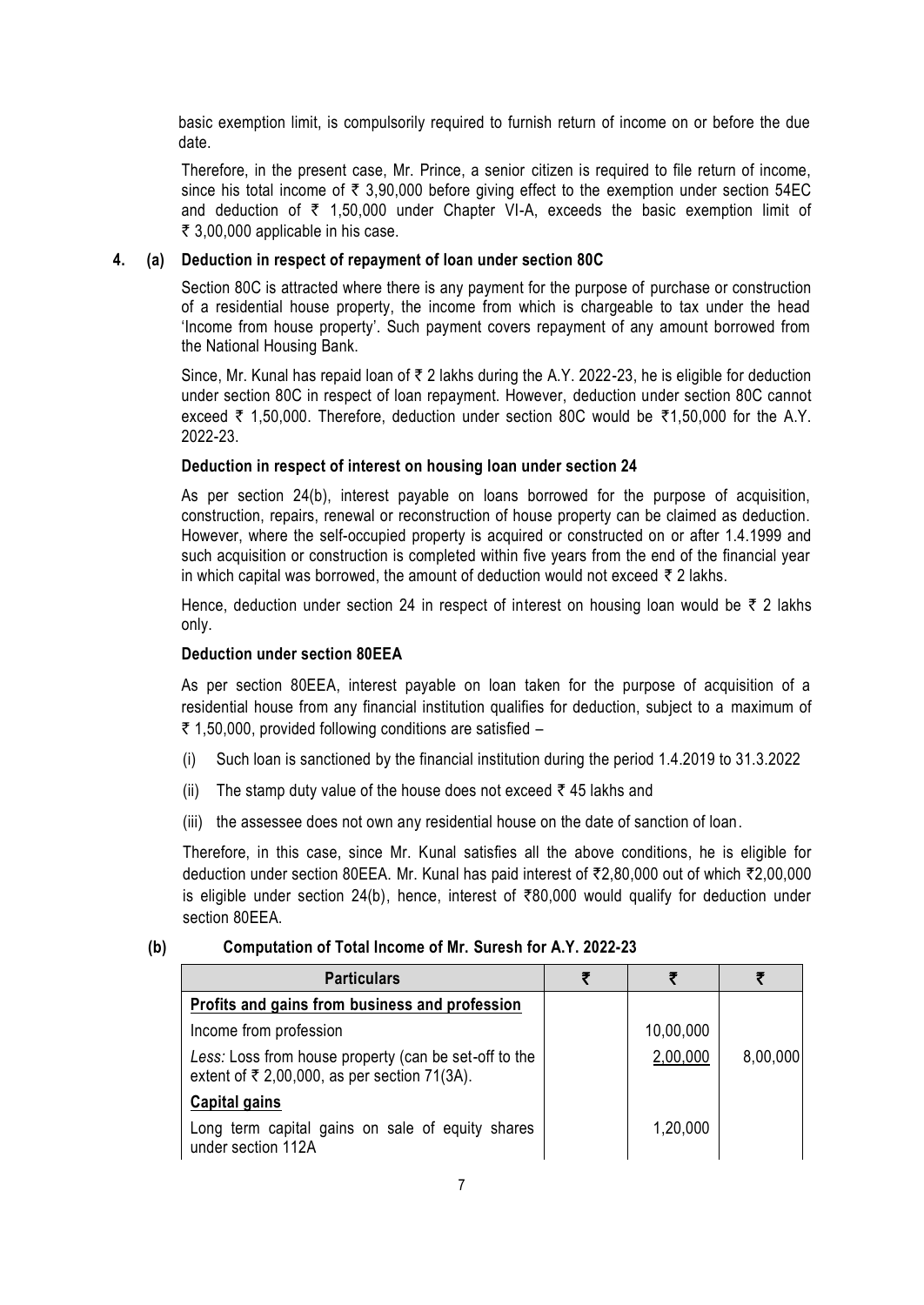| Long term capital gain under section 112                                                                                                                                                                      |            | 3,00,000   |                      |
|---------------------------------------------------------------------------------------------------------------------------------------------------------------------------------------------------------------|------------|------------|----------------------|
| Less: Short term capital loss set off against long-<br>term capital gain as per section 74                                                                                                                    |            | (4,20,000) | Nil                  |
| Income from other sources                                                                                                                                                                                     |            |            |                      |
| Income of minor son Raj                                                                                                                                                                                       |            |            |                      |
| Income from company deposit includible in the<br>hands of Mr. Suresh as per section 64(1A)                                                                                                                    | 1,60,000   |            |                      |
| Less: Exemption in respect of income of minor child<br>$u/s$ 10(32)                                                                                                                                           | 1,500      | 1,58,500   |                      |
| Income of minor daughter Rashmi                                                                                                                                                                               |            |            |                      |
| - Income of $\bar{\tau}$ 15,00,000 of minor daughter Rashmi<br>(professional dancer) not includible in the hands of<br>parent, since such income is earned on account of<br>her special skills                | <b>Nil</b> |            |                      |
| - Interest received on deposit with Canara Bank<br>made out of amount earned on account of her<br>special talent is includible as per section 64(1A),<br>since interest income arises out of deposit made and | 15,000     |            |                      |
| not on account of her special skills                                                                                                                                                                          | Nil        |            |                      |
| Less: Exemption in respect of income of minor child<br>$u/s$ 10(32)<br><b>Total Income</b>                                                                                                                    | 1,500      | 13,500     | 1,72,000<br>9,72,000 |

#### **Losses to be carried forward to A.Y.2023-24**

| <b>Particulars</b>                                                   |          |
|----------------------------------------------------------------------|----------|
| Loss from house property $[₹ 2.50,000 - ₹ 2,00,000]$                 | 50,000   |
| Short term capital loss under section 111A                           | 5,00,000 |
| Short term capital loss (other than above) [₹ 6,00,000 – ₹ 4,20,000] | 1,80,000 |

*Note – Short-term capital loss under section 111A can be set-off against long-term capital gains under section 112 & 112A. In such a case, the losses to be carried forward to A.Y.20 23-24 would be as under –*

| <b>Particulars</b>                                                   |          |
|----------------------------------------------------------------------|----------|
| Loss from house property [₹ 2.50,000 – ₹ 2,00,000]                   | 50,000   |
| Short term capital loss under section 111A [₹ 5,00,000 – ₹ 4,20,000] | 80,000   |
| Short term capital loss (other than above)                           | 6,00,000 |

### **(c) Computation of income from house property of Mrs. Rajni for the A.Y.2022-23**

| <b>Particulars</b>                                                                                                                                                                       | Amount in $\bar{\tau}$ |  |
|------------------------------------------------------------------------------------------------------------------------------------------------------------------------------------------|------------------------|--|
| <b>Computation of Gross Annual Value</b>                                                                                                                                                 |                        |  |
| Expected Rent for the whole year = Higher of Municipal Value<br>of $\overline{\xi}$ 7,50,000 and Fair Rent of $\overline{\xi}$ 6,30,000, but restricted to<br>Standard Rent of ₹7,20,000 | 7,20,000               |  |
| Actual rent received for the let-out period = $\overline{z}$ 80,000 $\times$ 8                                                                                                           | 6,40,000               |  |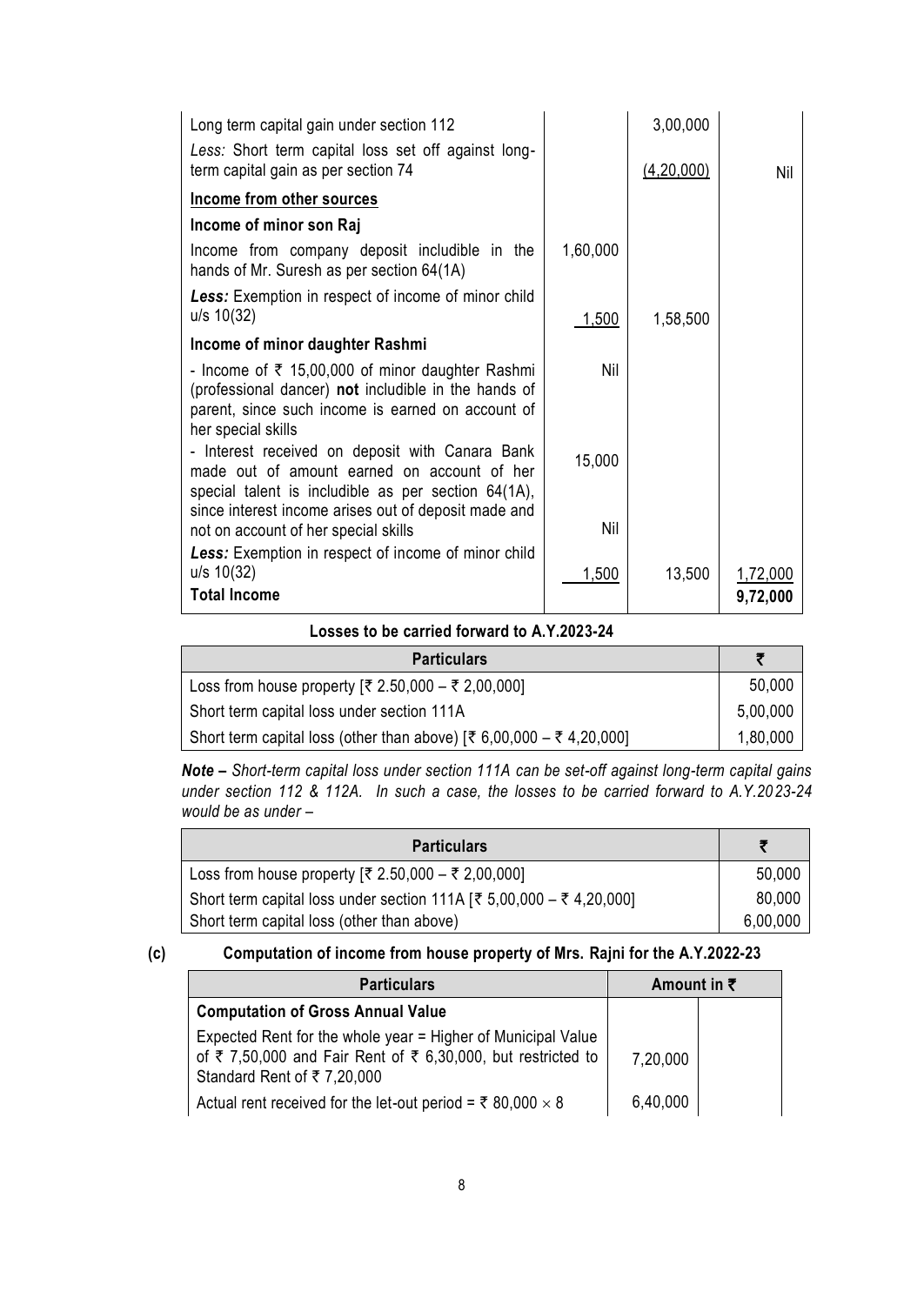| [Unrealised rent is not deductible from actual rent in this case<br>since the defaulting tenant is in occupation of another<br>property of the assessee, and hence, one of the conditions<br>laid out in Rule 4 has not been fulfilled] |          |          |
|-----------------------------------------------------------------------------------------------------------------------------------------------------------------------------------------------------------------------------------------|----------|----------|
| GAV is the higher of Expected Rent for the whole year and<br>Actual rent received/receivable for the let-out period                                                                                                                     | 7,20,000 |          |
| <b>Gross Annual Value (GAV)</b>                                                                                                                                                                                                         |          | 7,20,000 |
| Less: Municipal taxes (paid by the owner during the<br>previous year) = 12% of ₹7,50,000                                                                                                                                                |          | 90,000   |
| <b>Net Annual Value (NAV)</b>                                                                                                                                                                                                           |          | 6,30,000 |
| Less: Deductions under section 24                                                                                                                                                                                                       |          |          |
| (a) 30% of NAV = 30% of ₹ 6,30,000                                                                                                                                                                                                      | 1,89,000 |          |
| (b) Interest on amount borrowed for repairs (Fully<br>allowable as deduction, since it pertains to let-                                                                                                                                 |          |          |
| out property)                                                                                                                                                                                                                           | 50,000   | 2,39,000 |
| Income from house property                                                                                                                                                                                                              |          | 3,91,000 |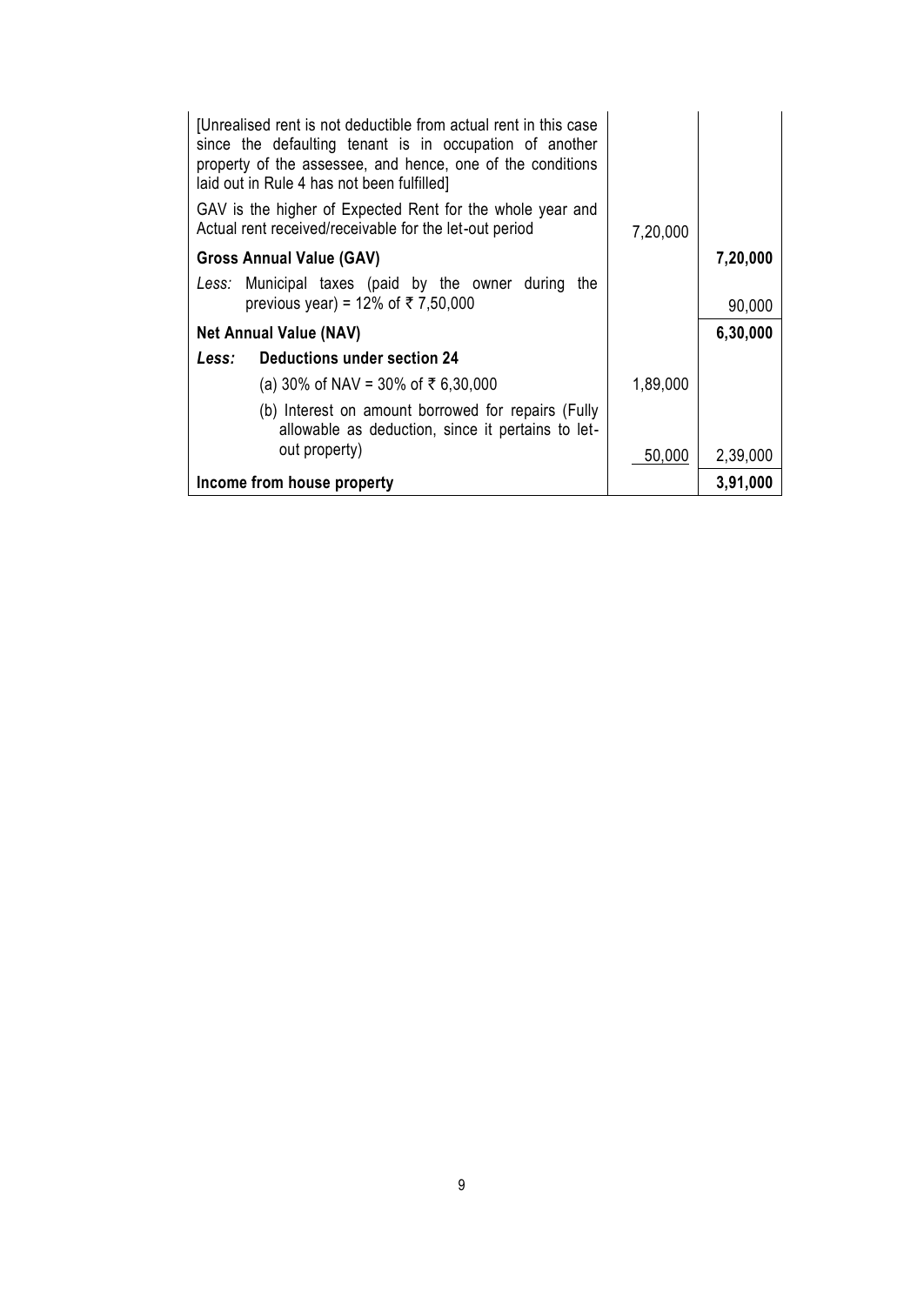# **SECTION B - INDIRECT TAXES (40 MARKS)**

## **SUGGESTED ANSWERS**

# **Division A - Multiple Choice Questions**

| Question<br>No. | Answer |                            |
|-----------------|--------|----------------------------|
| 1.1             | (c)    | 8 <sup>th</sup> June       |
| 1.2             | (c)    | 10 <sup>th</sup> December  |
| 1.3             | (b)    | ₹ 19,000                   |
| 1.4             | (c)    | ₹ 15,000                   |
| 1.5             | (b)    | 30 <sup>th</sup> September |
| $\overline{2}$  | (b)    | Zero                       |

# **Division B - Descriptive Questions**

# **1. Computation of GST payable on outward supplies**

| S.No.                                                            | <b>Particulars</b>                             | <b>CGST</b><br>@ 9% (₹) | <b>SGST</b><br>@ $9%$ (₹) | <b>IGST</b><br>$@18%$ (₹) | Total<br>(₹)                       |
|------------------------------------------------------------------|------------------------------------------------|-------------------------|---------------------------|---------------------------|------------------------------------|
| (i)                                                              | Intra-State supply of goods for<br>₹ 10,00,000 | 90,000                  | 90,000                    |                           | 1,80,000                           |
| (ii)                                                             | Inter-State supply of goods for<br>₹8,00,000   |                         |                           | 1,44,000                  | 1,44,000                           |
|                                                                  | <b>Total GST payable</b>                       |                         |                           |                           | 3,24,000                           |
| <b>Computation of total ITC</b>                                  |                                                |                         |                           |                           |                                    |
| <b>Particulars</b>                                               |                                                |                         | <b>CGST</b><br>@ $9%$ (₹) | <b>SGST</b><br>@ $9%$ (₹) | <b>IGST</b><br>18% (₹)<br>$\omega$ |
| Opening ITC                                                      |                                                |                         | 57,000                    | 60,000                    | 1,40,000                           |
| Add: ITC on Intra-State purchases of goods valuing<br>₹ 3,00,000 |                                                |                         | 27,000                    | 27,000                    | Nil                                |
| Add: ITC on Inter-State purchases of goods valuing<br>₹ 2,50,000 |                                                |                         | Nil                       | Nil                       | 45,000                             |
| <b>Total ITC</b>                                                 |                                                | 84,000                  | 87,000                    | 1,85,000                  |                                    |

# **Computation of minimum GST payable from electronic cash ledger**

| <b>Particulars</b>                                                                                                                                                               | <b>CGST</b><br>@ 9% (₹) | <b>SGST</b><br>@ 9% (₹) | <b>IGST</b><br>@ 18% (₹)  | <b>Total</b><br>(5) |
|----------------------------------------------------------------------------------------------------------------------------------------------------------------------------------|-------------------------|-------------------------|---------------------------|---------------------|
| GST payable                                                                                                                                                                      | 90,000                  | 90,000                  | 1,44,000                  | 3,24,000            |
| Less: ITC [First ITC of IGST should be utilized in<br>full - first against IGST liability and then against<br>CGST and SGST liabilities in a manner to<br>minimize cash outflow] | (38,000)<br><b>IGST</b> | (3,000)<br><b>IGST</b>  | (1,44,000)<br><b>IGST</b> | 1,85,000            |
|                                                                                                                                                                                  | (52,000)<br><b>CGST</b> | (87,000)<br><b>SGST</b> |                           | 1,39,000            |
| Minimum GST payable in cash                                                                                                                                                      | Nil                     | Nil                     | Nil                       | Nil                 |
| ITC balance to be carried forward next month                                                                                                                                     | 32,000                  | <b>Nil</b>              | <b>Nil</b>                | 32,000              |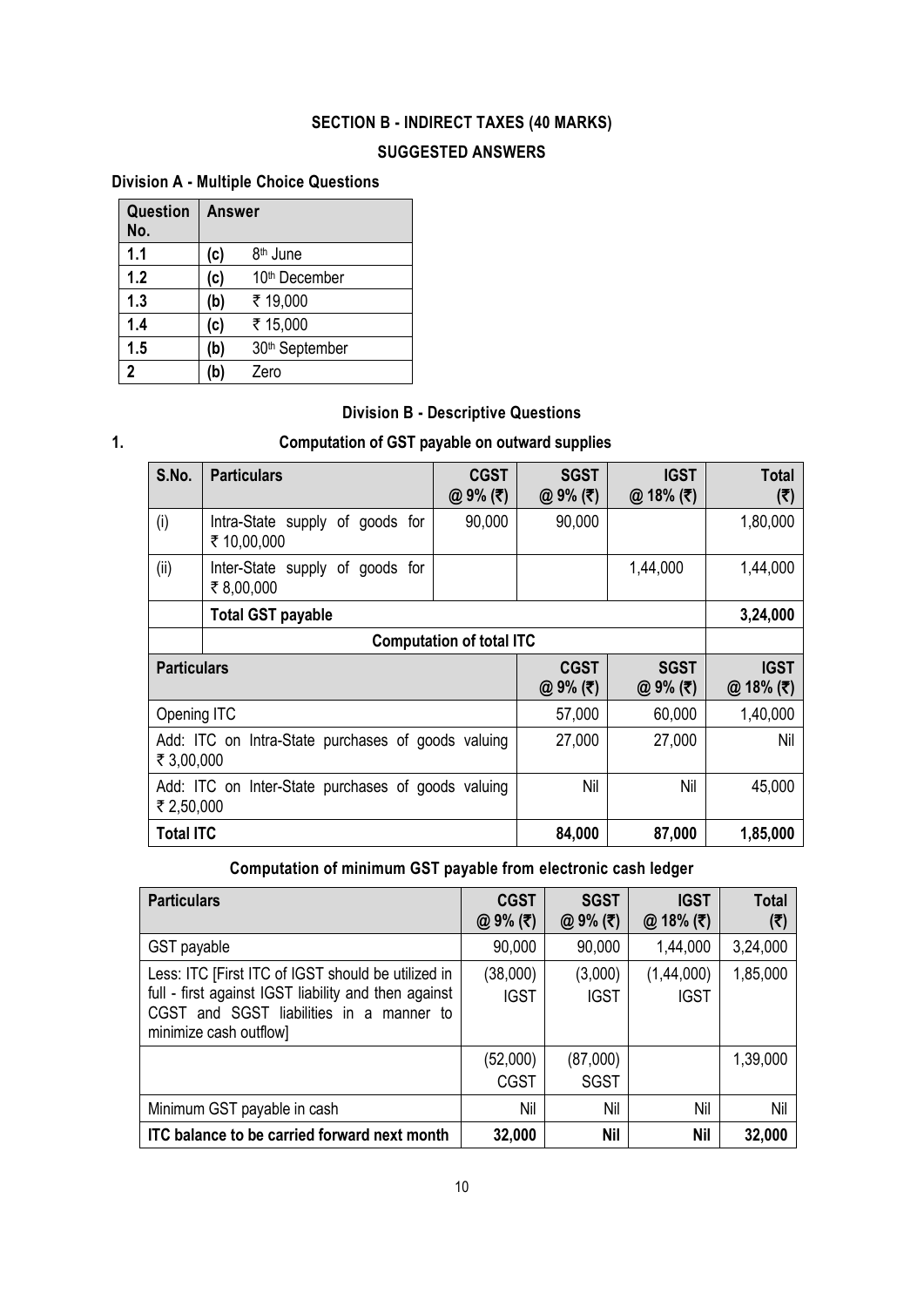**Note :** The above computation is one of the many ways to set off the ITC of IGST ( $\bar{\tau}$  41,000-after set off against IGST liability) against CGST and SGST liability to compute minimum GST payable in cash. To illustrate, IGST of  $\bar{\tau}$  10,000 can be set off against SGST payable and IGST of  $\bar{\tau}$  31,000 can be set off against CGST payable. In this situation also, the net GST payable will be nil but the ITC of CGST and SGST to be carried forward will be  $\bar{\tau}$  25,000 and  $\bar{\tau}$  7,000 (totaling to  $\bar{\tau}$  32,000) respectively. However, if the entire ITC of  $\bar{\tau}$  41,000 is set off against CGST payable, then SGST of  $\bar{\tau}$  3,000 will be payable in cash thus, increasing the cash outflow. Therefore, such a set off would not be advisable for computing the minimum GST payable.

**2. (a)** (i) Bollywood Dance performance by a film actor in a film is not exempt from GST even though the consideration charged is less than threshold limit of  $\bar{\tau}$  1,50,000. The reason for the same is that the dance performance by an artist is exempt only if it is a performance in folk or classical art forms of dance. Consequently, entire consideration charged is subject to GST as follows:

= ₹ 1,45,000 × 18% = ₹ 26,100

(ii) Carnatic music performance by a classical singer to promote a brand of readymade garments is not exempt from GST even though, the consideration charged is less than threshold limit of  $\bar{\tau}$  1,50,000 and it is a performance in classical art forms of music. The reason for the same is that the said exemption is not applicable to service provided by such artist as a brand ambassador. Consequently, entire consideration charged is subject to GST as follows:

 $=$  ₹ 1,30,000  $\times$  18% = ₹ 23,400

(iii) Carnatic music performance by a classical singer in a music concert is not exempt from GST even though it is a performance in classical art forms of music. The reason for the same is the consideration charged for the service exceeds  $\bar{\tau}$  1,50,000. Consequently, entire consideration charged is subject to GST as follows:

 $=$  ₹ 1,55,000  $\times$  18% = ₹ 27,900

(iv) Kathak dance performance by a classical dancer in a cultural programme is exempt from GST as it is a performance in classical art forms of dance and consideration charged does not exceed ₹ 1,50,000 [i.e. ₹ 1,45,000].

#### **(b) Computation of value of taxable supply made by Kashvi Ltd. to Garam Dharam Ltd.**

| <b>Particulars</b>                                                                                                                                                                                                                                                                                        | Amount (そ) |
|-----------------------------------------------------------------------------------------------------------------------------------------------------------------------------------------------------------------------------------------------------------------------------------------------------------|------------|
| Price of machinery (exclusive of taxes and discounts)                                                                                                                                                                                                                                                     | 5,50,000   |
| Add: Amount paid by Garam Dharam Ltd. directly to the supplier for the part<br>fitted in the machinery                                                                                                                                                                                                    | 20,000     |
| [Any amount that the supplier is liable to pay in relation to a supply but which<br>has been incurred by the recipient of the supply and not included in the price<br>actually paid or payable for the goods is includible in the value of supply in<br>terms of section 15(2)(b) of the CGST Act, 2017.] |            |
| Add: Installation and testing charges<br>[Any amount charged for anything done by the supplier in respect of the<br>supply of goods at the time of/before delivery of goods is includible in the<br>value of supply in terms of section 15(2)(c) of the CGST Act, 2017.]                                  | 25,000     |
| Less: Discount @ 2% on the price of machinery $\lbrack \xi \xi, 50,000 \times 2\% \rbrack$<br>Since discount is given at the time of supply of machinery and recorded in<br>the invoice, the same is deductible from the value of the supply in terms of<br>section 15(3)(a) of the CGST Act, 2017.]      | 11,000     |
| Less: Additional 1% discount at year end                                                                                                                                                                                                                                                                  | Nil        |